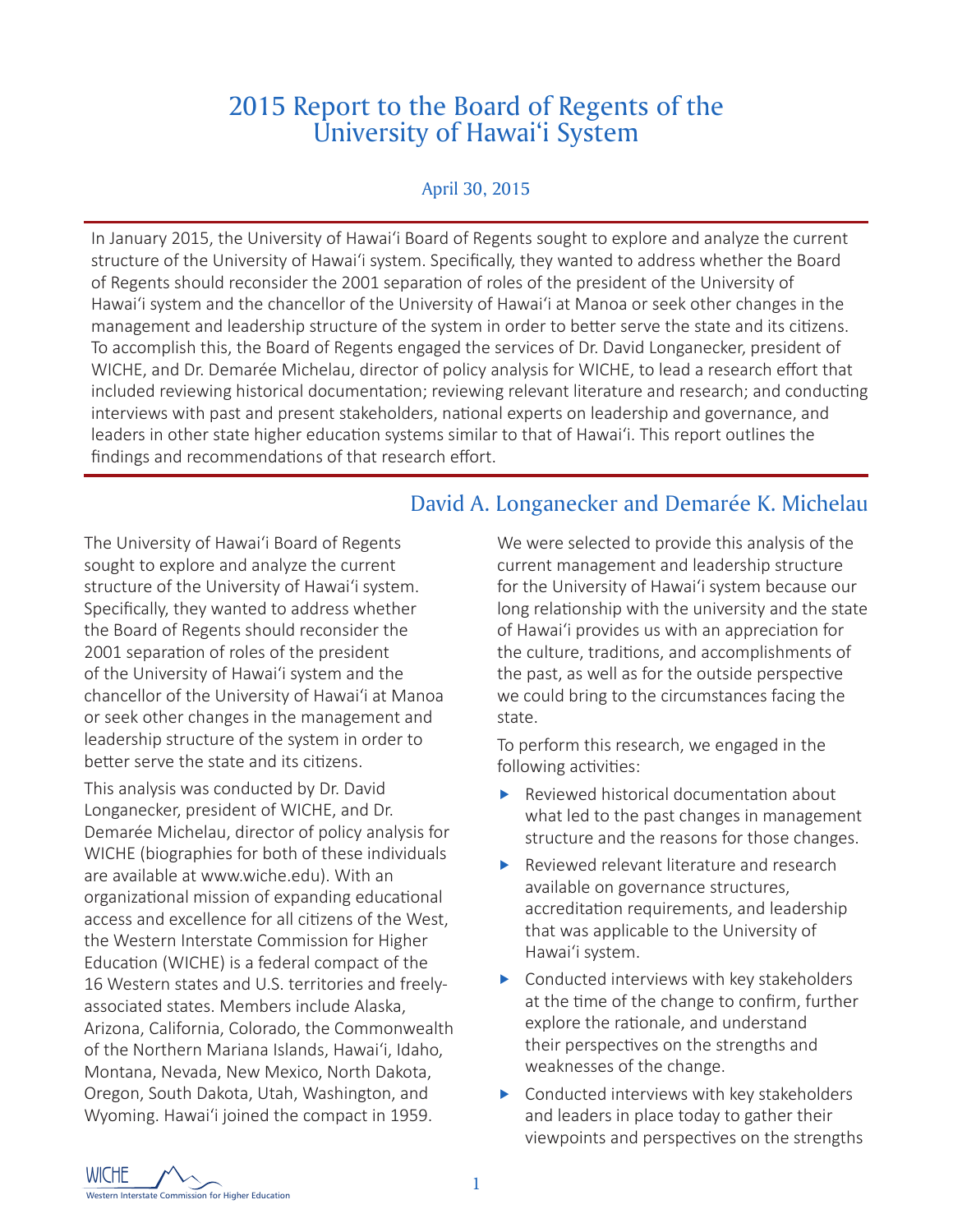and weaknesses of the current model and hear their views on their preferred structure.

- $\blacktriangleright$  Reviewed the governance structures of similar higher education systems to garner intelligence from those systems on strengths and weaknesses of alternative approaches. Specific systems that were examined included:
	- $\blacktriangleright$  The University of Alaska system, which is organized much like the University of Hawai'i system is today with a system head and chancellors of the three campuses.
	- $\blacktriangleright$  The Colorado State University system, which had the same organization that the University of Hawai'i system used to have, in which the system leader and campus leader were one in the same, but recently moved to a system chancellor/campus president model for its three campuses.
	- $\blacktriangleright$  The University of Minnesota system, which is organized much as the University of Hawai'i used to be with a president who presides over both the flagship campus and the system, and with chancellors for each of the three other campuses who report to the president.
	- $\blacktriangleright$  The Nevada System of Higher Education, which is organized much like the University of Hawai'i is organized today and includes the full array of types of public institutions within its purview, including research universities, an undergraduate college, and a number of community colleges.
	- $\blacktriangleright$  New structures in Oregon, which recently established multiple boards to oversee their system of public higher education.

## The Context

The University of Hawai'i system, which is the exclusive provider of public higher education in the state, is unique in many ways. Certainly the remote, multi-island, multicultural, and tropical paradise nature of the state presents distinctive challenges and opportunities for the university in serving not only the state of Hawai'i, but

Polynesia writ large. This aspect of the University of Hawai'i system's mission is clearly outlined in Board of Regents' policy: "As the only provider of public higher education in Hawai'i, the university embraces its unique responsibilities to the indigenous people of Hawai'i and to Hawai'i's indigenous language and culture. To fulfill this responsibility, the university ensures active support for the participation of Native Hawaiians at the university and support vigorous programs of study and support for the Hawaiian language, history, and culture."

Hawai'i's location at about 2,400 miles from the west coast of the U.S. mainland has traditionally made full inclusion into American higher education and culture difficult and expensive. Rapid transportation and technology connectivity have substantially reduced this exclusion, though not necessarily the expenses of engagement from afar. Serving remote areas is not unique to many of the Western states though doing so to seven islands separated by substantial ocean distance is entirely unique.

As one of the first majority-minority states in the U.S., Hawai'i has achieved a higher degree of comfort with multiculturalism than is appreciated in most other portions of the U.S., but this comes with substantial cultural connections that, on balance, enhance the state, but that also occasionally confound the pursuit of a statewide public agenda for Hawai'i. Furthermore, the distinctive role that Hawai'i plays as a Polynesian leader adds additional unique responsibilities to the university's role and mission.

While the University of Hawai'i system is unique in many ways, it is less distinctive than many perceive. For instance, some aspects of the state that many hold to be unique are not so unusual, including the size of the state, its current governance and leadership structure for higher education, and its financial resources. While the state is no longer a small state, with a population of 1.6 million, it remains comparatively small, ranking 11th nationally in the size of its higher education system, with 40,417 full-time equivalent students in 2014, as reported in the State Higher Education Finance (SHEF) report released by the State Higher Education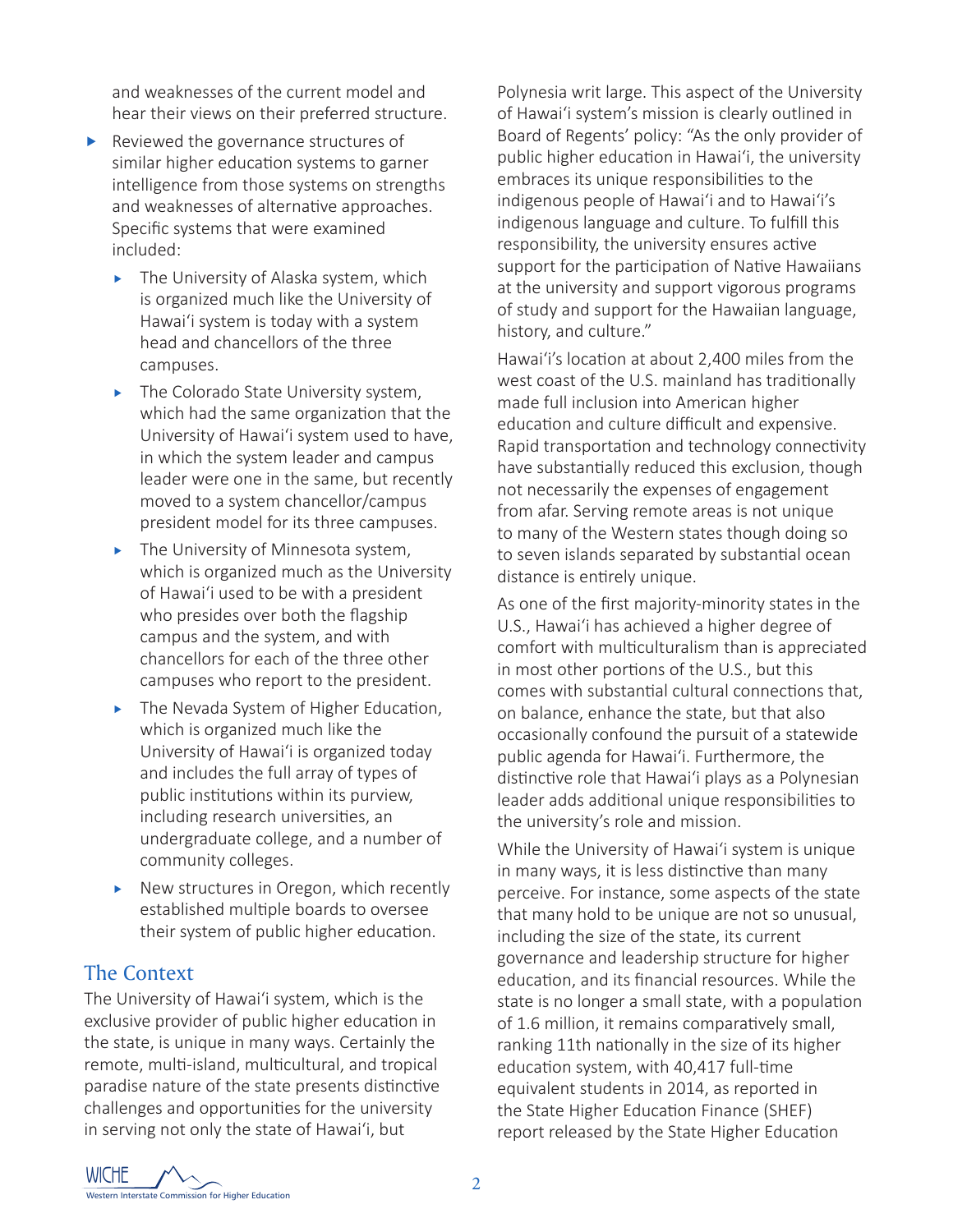Executive Officers (SHEEO) organization. This means that it will be challenged financially by the lack of certain economies of scale that larger states can appreciate. And with respect to the governance and management of the University of Hawai'i system, the state faces a rather unusual circumstance of not being small, but also not being big. This is not exclusive to Hawai'i. Most of the Western frontier states (Alaska, Idaho, Montana, Nevada, Montana, and the Dakotas) are quite similar. Almost all of these states govern their higher education systems in a fashion similar to Hawai'i, with a single statewide governing board headed by a system leader and separate campus leaders.

External circumstances of demography and finances suggest that this examination of the leadership and governance of the University of Hawai'i system is timely because the university faces challenging, but manageable, circumstances ahead. Demographic changes within the state will place additional demands on the university. WICHE's *Knocking at the College Door* report projects that the number of high school graduates will rise by more than 10 percent over the next decade. Moreover, the system will need to attract or attract back to higher education increasing numbers of older adults in order to reach the number of collegeeducated individuals necessary to meet projected demand for such individuals in Hawai'i's workforce. Circumstances are also challenging because financing for higher education has faced difficulties in recent years. According to the SHEF report, overall funding per full-time equivalent student was \$11,550 in fiscal year 2014 ranking Hawai'i 34th nationally, 5.8 percent below the national average, which makes it particularly difficult to manage in a comparatively small state that lacks the economies of scale that larger states experience. These challenges, however, will certainly be manageable, as demonstrated both by recent success within Hawai'i in responding positively to these circumstances and by the substantial progress achieved in other states with similar challenges. Nonetheless, these challenges cannot be overcome without a change management strategy.

An area in which Hawai'i is quite different from other states in the West is the autonomy and jurisdictional control over the university explicitly laid out in the state's constitution. Article X, Section VI of the Hawai'i Constitution states:

The board shall have the power to formulate policy, and to exercise control over the university through its executive officer, the president of the university, who shall be appointed by the board. The board shall also have exclusive jurisdiction over the internal structure. management, and operation of the university. This section shall not limit the power of the legislature to enact laws of statewide concern. The legislature shall have the exclusive jurisdiction to identify laws of statewide concern.

While in 2000, the voters of the state overwhelmingly passed a constitutional amendment giving the board "exclusive jurisdiction over the internal structure, management, and operation of the university," the constitution does not limit the power of the legislature to "enact laws of statewide concern." Further, the constitution explicitly grants to the legislature the authority to identify what constitutes a matter of statewide concern. As a result of this arguably conflicting language, the Hawai'i legislature tends to involve itself in matters that are in other states typically left to the system or to the campuses. This involvement affects both the culture and policy surrounding the University of Hawai'i.

#### *Leadership at the University of Hawai'i*

The governance structure of the University of Hawai'i system has a history in which the position of the president oscillated between one in which the presidency and the position of the chancellor of the Manoa campus were combined and one in which the two positions were distinct and separate. Prior to President Al Simone's tenure, which began in 1984, there had been a separate chancellor for the Manoa campus. President Simone led the reorganization that combined those two positions, a structure that continued through President Ken Mortimer's tenure. The

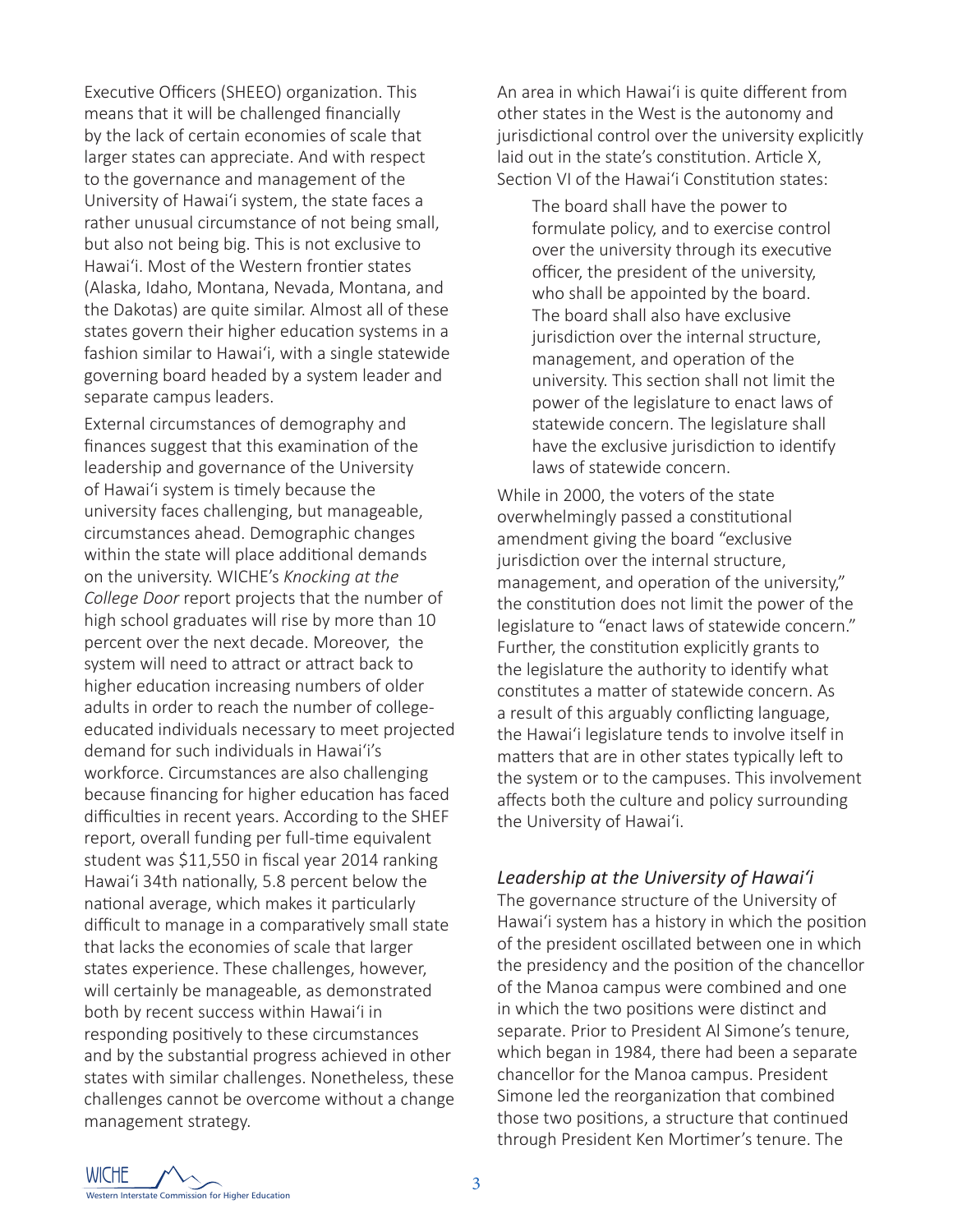positions were then separated in 2001, under President Evan Dobelle. At that time, President Dobelle also changed the structure so that each community college had its own chancellor.

The rationale for the separation in 2001 centered on a few key points. First, it was perceived as an opportunity for the Manoa campus to have autonomy from the rest of the system. The Manoa Faculty Senate argued that the problems that needed to be addressed by the reorganization included: random damage, low faculty morale, lack of undergraduate education leadership, weakened graduate and professional programs, too many acting deans, low overhead due to failure to repair and maintain facilities, need to shift to a tuition-driven fiscal strategy, neglect of enrollment management, need to generate new revenue, and the lack of an advocate dedicated solely to the campus.

Originally, we had anticipated laying out the advantages and disadvantages of both maintaining the University of Hawai'i system's current leadership structure (which includes a president of the system and chancellors for each of the baccalaureate campuses) and the option of returning to the system's former arrangement (which combined the Manoa chancellor's position and system president position into one). Based on current leadership and conditions within the university and the state, as well as the knowledge gained from those who were interviewed, however, **we strongly recommend maintaining the current structure in which the president of the University of Hawai'i system is a distinct and separate position from the chancellor of the University of Hawai'i at Manoa**. There are several reasons for this recommendation.

The context of public higher education in Hawai'i has changed dramatically since 2001, when those two positions were last held by one person. While still not considered a large state, Hawai'i is no longer a small state, and the scope of the system has grown considerably and will continue to do so. The community colleges in Hawai'i have grown in size and significance, as have the baccalaureate colleges, and the flagship campus' research activities continue to expand.

Perhaps most importantly, the roles and responsibilities of the two positions are sufficiently different and demanding that serving the university and the state of Hawai'i well requires two individuals with different but complementary skills and interests. Also worth noting, virtually none of the national experts or former or current stakeholders we talked to felt it would be wise to revert back to a blended position.

While there may be cost savings associated with consolidating these leadership positions, these savings would be fairly small, and the negative consequences for the effective functioning of the university would certainly not be worth the modest financial benefit.

So, what are the distinctions in roles and responsibilities that suggest the necessity of two positions and individuals, rather than one? These distinctions derive from the different roles and responsibilities of the system as a whole, as compared to the individual campuses. One of the national experts with whom we conferred captured this difference concisely and cogently, describing the system's responsibilities as dealing with matters between and among the institutions and outside partners, and each institution's responsibilities as dealing with matters within the institution.

## *Role of the System Leader Versus the Role of the Campus Leader*

Within this construct, the role of the president includes both leading and managing "the between and among" activities of the system.

The president, working with the Board of Regents, leads those activities that provide and sustain the strategic direction of the system in serving the state of Hawai'i's public agenda for higher education. This includes working with the Board of Regents to establish and assure allegiance to the system's planning and policy development, including differentiating the respective individual missions of all institutions within the system. Also, if the budget process changes during the 2015 legislative session

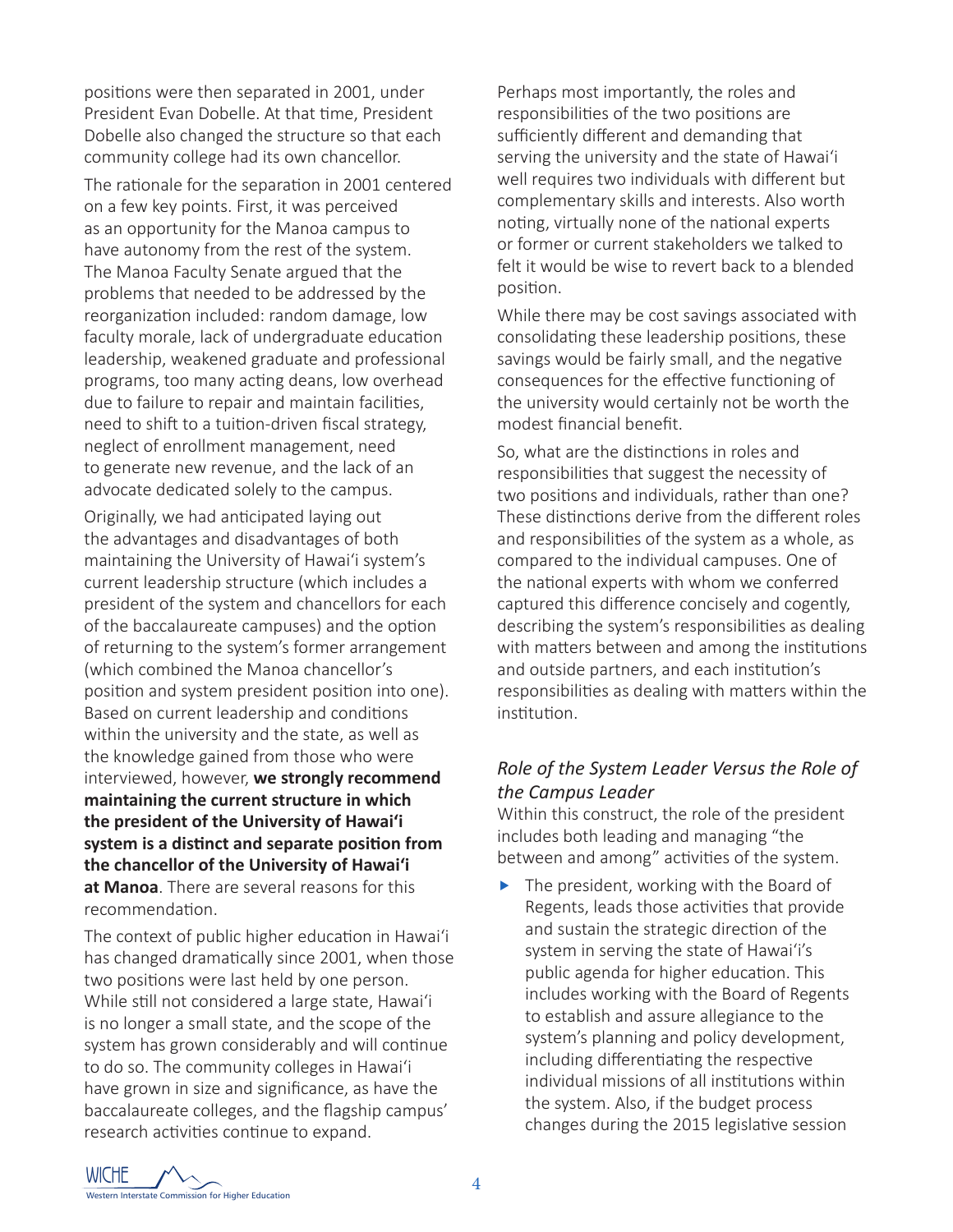so that budgeted funds for all campuses are consolidated and the system office allocates funds to the campuses, this responsibility would fall here.

- $\blacktriangleright$  The president, working with senior staff, must manage all those system-level tasks where system-level collaboration and management make sense given economies of scale. These include IT infrastructure management, human relations, labor relations, budget and finance, legal affairs, sponsored projects, and various administrative services. These are all services that every institution needs access to, but that make sense for a system to provide because working together can provide better service at lower cost. With this responsibility must come a clear understanding that these are indeed services provided to the campuses. Therefore, systemlevel staff in charge of the various functions should adopt a service-minded approach.
- $\blacktriangleright$  The president also leads the system's activities with state-level entities external to the system. He or she leads the system's consultation and engagement with Hawai'i state government, including the governor and legislature. Also included in this responsibility are relations and collaborative efforts with other state agencies, including those engaged in education, workforce development, economic development, and improving the efficiency of state government.
- $\blacktriangleright$  The president also leads efforts to work with the private and non-profit sectors within Hawai'i, including business and industry, cultural organizations, and others with a stake in the activities of the university.
- $\blacktriangleright$  Last, but not least, the president is integrally involved in the system's various fundraising efforts.

Virtually all of this presidential leadership is done in concert with the Board of Regents, which has fiduciary responsibility for the University of Hawai'i, has responsibility for selecting the president, and helps to both direct and support the efforts of its president.

The role of each university chancellor is quite different, but must complement the role of the president.

Chancellors are responsible for leading and managing their institutions. Chancellors lead their institutions by establishing and assuring allegiance to strategic institutional efforts aligned with the system defined mission for the institution and in concert with the systemwide established plans and policies. A significant component of this leadership is to provide advice and counsel to the president on the direction of the system as a whole.

Chancellors manage the operations of their campuses, including all academic programs; all ancillary programs, including athletics; and all campus budgeting. Where the system has determined that management operations do not benefit from economies of scale and should be managed by individual institutions rather than at the system level, chancellors have responsibility for managing these activities as well. Finally, chancellors need to be the last, and not the first, stop in the chain of command for campus-based faculty, administrative, and student issues.

The distinctly different roles of the president and university chancellors logically require different skills and interests from the individuals that fill these positions. The president must be a person who is both skilled and interested in leading and managing a diverse set of enterprises and in working with a wide set of stakeholders, both within and outside the system to achieve the enterprise's overall goals. He or she must be an individual who enjoys and is comfortable with conflict resolution, staff management, public speaking, public engagement, and fundraising. Most importantly, he or she must be a person who wants to do the president's job and not run the campuses. He or she must also be a person who both understands and appreciates the uniqueness of Hawai'i.

The university chancellor, on the other hand, must be a person who is well prepared to lead an academic institution. He or she must understand and appreciate academe, particularly within the mission of the individual institution he or she heads. He or she must understand both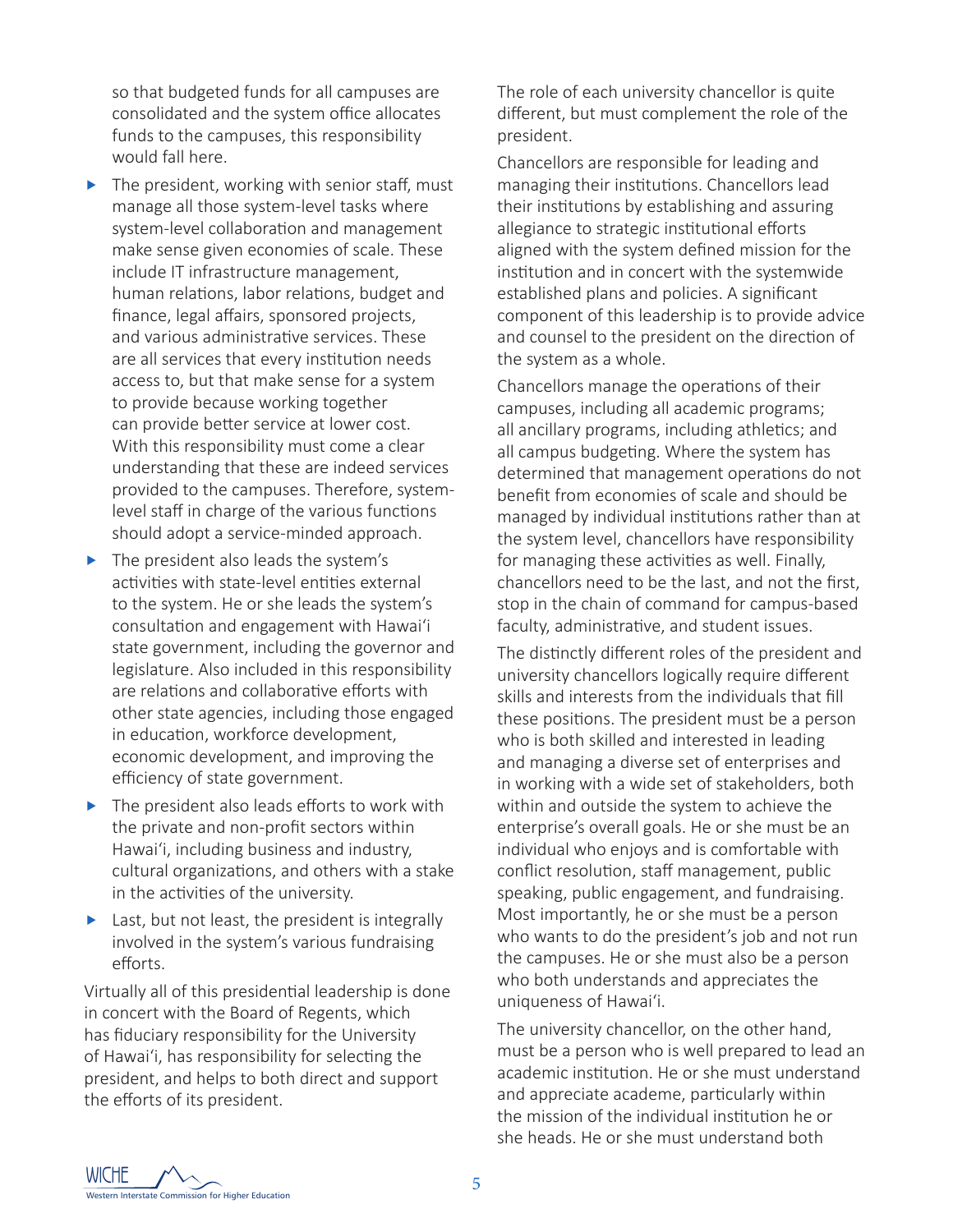the academics and finance of higher education. Most importantly, he or she must be a person who wants to do the chancellor's job for the institution with the mission for which he or she was hired. A chancellor should wish neither for the president's job, nor to lead a different institution from that for which he or she was hired. Finally, he or she must recognize that the institution is part of a system and that he or she ultimately serves the president, and through him or her, the Board of Regents.

Importantly, within the current structure, the chancellors of the community colleges report to the Vice President for Community Colleges and not directly to the President. Overwhelmingly, stakeholders suggested that this "system within a system" is working effectively and efficiently.

Our work has suggested that, in general, there is quite consistent understanding and agreement on the distinct roles between the president and the chancellors at the present time. It is our observation, however, that this has not always been the case. In the past, some of these roles and responsibilities have been confused, misinterpreted, or simply violated, most often between the four-year campuses and the system.

On occasion, the president has engaged in more campus-level leadership or management than the division of labor described above would suggest was appropriate. For example, too often, the president has been engaged in resolving issues regarding athletics, when this should be the responsibility of the university chancellor, not the president. The president has not been alone in this transgression, because often he or she has been encouraged to intervene by the Board of Regents. Such assumption of the duties of the university chancellor has two negative and related consequences. First, it very visibly undercuts the authority of the university chancellor, leading to a diminution of his or her effectiveness both externally to the public and internally to the campus. Second, it encourages the university chancellor to shuck tough decisions off to the president, thus diminishing the efficacy of both individuals' roles.

On occasion, university chancellors have also circumvented the president on system-level

issues. This has included working around the president and Board of Regents on legislative issues or bypassing the president to develop privileged relationships with individual regents. Such actions both harm the system as a whole and the effectiveness of the president.

These issues do not appear to be prevalent today, but are mentioned because they must be avoided going forward to ensure the integrity of the University of Hawai'i system and of its president and university chancellors. At least some of the blame for the issues of the past rested with the Board of Regents, which hired individuals for the president's job who were more enamored with the university chancellor position (in particular on the Manoa campus), and thus confounded the roles. Fortunately that is not the case today.

## Principles and Recommendations

In this context, our research has led to three guiding principles and several recommendations.

## **Principle 1: The roles and responsibilities of the system staff and the campus staff must be clear and understood by all.**

While general agreement exists on role differentiation between the president and university chancellors, much less agreement exists on how these different roles and responsibilities should be actualized by the staff who work for the president and those who work for the university chancellors, particularly between the functions of the vice presidents of the system and the vice chancellors at the Manoa campus. Today considerable confusion and angst exists about who is responsible for what. And, it is quite clear why this is so.

While the responsibilities of the president of the system and the chancellor of the Manoa campus were officially split in 2001, this split was more philosophical than practical at that time, which has left a legacy of confused roles and responsibilities that continues to this day. When the split occurred, instead of creating separate and distinct positions with clearly differentiated roles and responsibilities at the system vice presidential level and at the campus vice chancellor level, those individuals who had served in that blended position simply assumed

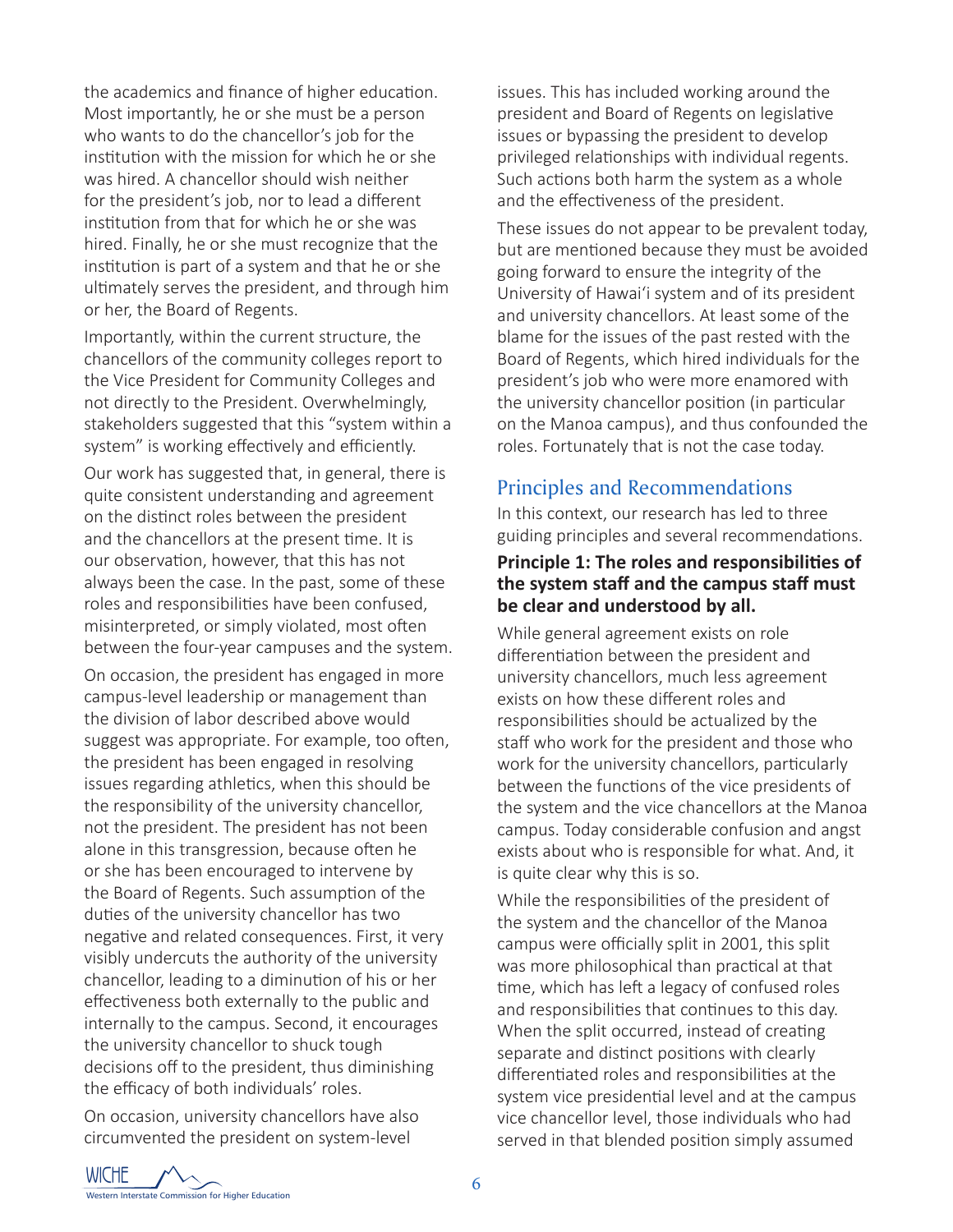two titles. Eventually those positions separated, but the distinctions between positions have to date not been clearly articulated and in several cases, not clearly implemented. It has also led to a situation where 14 years later, many of the problems that the Manoa faculty outlined in 2001 as the rationale for the split still exist today.

One area repeatedly mentioned in the stakeholder interviews as a source of confusion and possible duplication of efforts is academic affairs. In great part this is because of the title of the vice president for academic affairs position. We heard over and over, from predictable sources, that "the system has no faculty, so why does it have a vice president for academic affairs?" While this can be dismissed as a misperception between faculty affairs and academic affairs, it could easily be addressed by using a title for this vice presidential position more directly associated with the system's unique academic responsibilities. A title such as vice president for system academic planning, policy, and innovation would be more representative of system-level functions such as academic articulation, program assessment, and innovative activities like 15 to Finish and guided pathways.

Perceptions of possible redundancy or of centralization where decentralization would make more sense were also raised with regard to human resources, labor relations, research, and legal affairs. Three circumstances contributed to these perceptions. First, in many cases the people raising these concerns were unaware of what economies of scale in these various areas add in value to the system. For example, there was little appreciation for the value of standard procedures in staff recruitment, evaluation, and termination processes, or in the high level of expertise required in compliance with regard to sponsored programs or labor relations. We even heard a number of references to perverse system policies that upon investigation we discovered did not exist. Yet, reasonably connected individuals sure thought they did. Second, there were too many easily articulated examples of bureaucratization that made the consolidated activities inefficient. For example, we heard cases

of procurement policies that required ridiculous numbers of signatures (not only inefficient but a strong signal of lack of trust) and of service from legal counsel that was slow, expensive, and ineffective. Third, there were convincing cases presented for decentralizing certain activities to the campus level. For example, should the system be second guessing the research priorities and efforts at the Manoa campus?

Both the perceptions and realities of duplication between the system and campuses, particularly between the system-level officers and Manoa officers, are impeding the efficiency of the University of Hawai'i writ large, and we offer the following recommendations as a way of beginning to address this general issue.

Recommendation: Establish a working group to help define roles and responsibilities for the system and for the campuses. To address both the perceived and real issues regarding potential duplication and misalignment of responsibilities, *we recommend that the president convene a working group to recommend to him a clear differentiation of roles and responsibilities for the system and for the campuses*. The charge to this group should not be driven by individual or institutional druthers, but *should distinguish between: those roles and responsibilities that belong primarily at the system level (systemwide planning and policy); those operational services that operate more cost effectively at a larger scale; those operational services that logically operate more cost effectively at a larger scale but currently are not, thus requiring change; and those operational services that operate more cost effectively at the institutional level*. This working group should be headed by one of the vice presidents, perhaps the vice

president for administration, and should include representatives of Manoa, the baccalaureate colleges, and the community colleges.

Recommendation: Review and adjust where appropriate the titles of senior staff. We also *suggest that the president review and adjust where appropriate the titles of his senior staff*.

Titles send signals and some of those existing today send confusing signals. We addressed

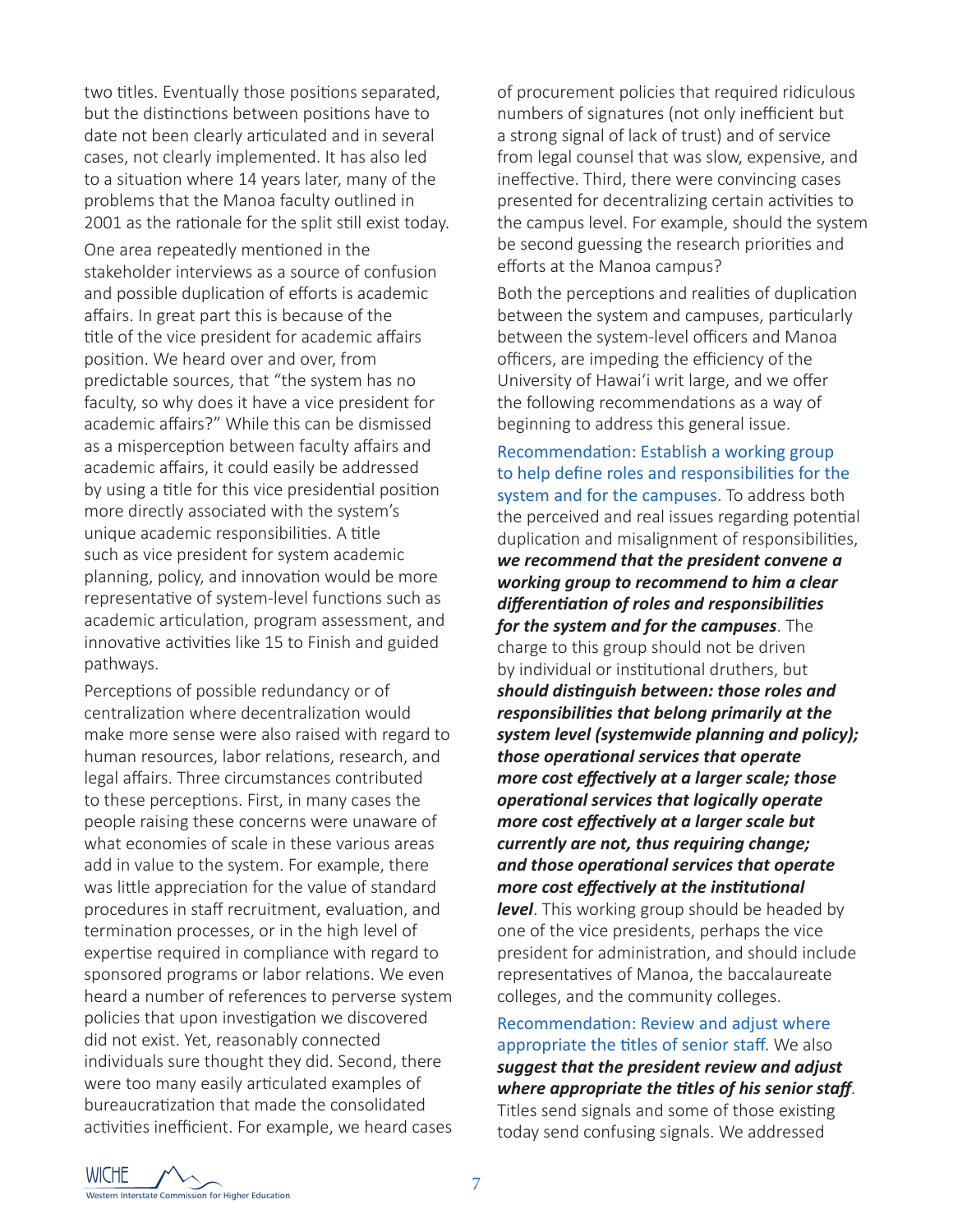earlier the possible value of renaming the vice president for academic affairs position. The vice president for research and innovation's title also creates both confusion and angst. Perhaps altering that from research and innovation to sponsored projects would eliminate some of Manoa's anxiety about second guessing their research agenda; would more accurately reflect the service to all campuses for sponsored projects, many of which are not research; and would not isolate the responsibility for innovation solely to the research arena, when in the modern university system it needs to be embedded in almost everyone's job.

#### Recommendation: Consider whether any of the existing system-level units could be reconstituted or consolidated to achieve greater efficiency and effectiveness.

In addition to considering the recommendations made by this working group, *the president should consider whether any of the existing system-level units could be reconstituted or consolidated to achieve greater efficiency and effectiveness.* Determining which systemlevel units might be legitimate candidates for reconstitution or consolidation is beyond the scope of this research, but a thorough examination of the organizational make up would be beneficial in the context of defining roles and responsibilities. To a great extent President Lassner has already begun to address this need by forming four working groups to develop recommendations for improvement in four areas — communications, public relations, and governmental relations; human resources; facilities and construction; and research, innovation, and compliance. The working groups are charged with identifying current functions, challenges, and opportunities in their areas of responsibility; evaluating organizational and operational structures of current units; and providing recommendations for improved organizational and operating approaches that will result in improved efficiency, effectiveness, accountability, and transparency. Efforts like these are a critical first step in achieving the necessary distinctions for more effective leadership and functioning of the university.

Recommendation: Prepare a manual that clearly articulates the roles and responsibilities of the senior officers. We also recommend *that once the working group completes its charge and the president has benefited from its recommendations, that he have a manual prepared that clearly articulates the roles and responsibilities of his various offices, including the rationale for these assignments of responsibility*, so that current employees of the University of Hawai'i more clearly understand roles and responsibilities and so that new employees, including new senior officers at the campus and system levels, can better understand the rules of engagement.

## Recommendation: Implement leadership training at various levels within the University.

Beginning at the very top, *we recommend that the Board of Regents, because of the relative newness of its members, consider securing training for itself.* Should the board accept this challenge, we would encourage the board to secure a trainer who understands the distinction between the role of a board that oversees a system and the role of a board that oversees only a single institution. We were amazed in our review of the literature and research on higher education governance, leadership, and management how little of the research addressed the significant differences between system governance and leadership and individual board governance and leadership. This was particularly apparent with respect to the outward looking responsibilities of both a system leader and the governing board.

*Leadership training should be provided within the system for all staff interested in engaging in campus or system leadership, be they faculty, administrators, or institutional leaders.* We were impressed by a strategy employed by the Minnesota State Colleges and Universities system, by which they engaged the services of the Center for Creative Leadership, to provide concise leadership training for any professional staff who desire it (and a few for whom it is "suggested"). Such training would help develop staff capabilities and talent and promote leadership skills necessary to manage the

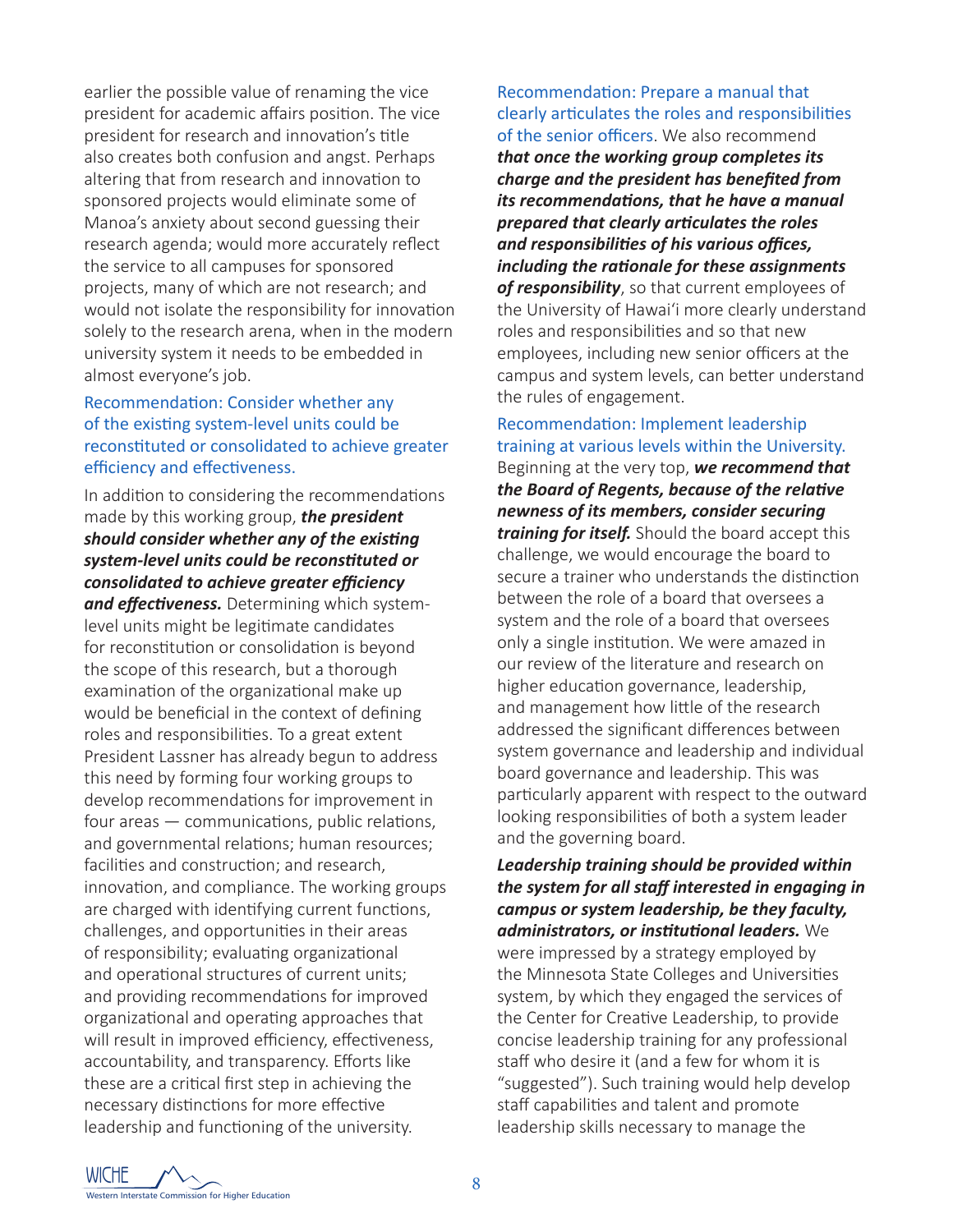operations of a successful university system. In addition, it could help new faculty and managers better understand and appreciate the unique nature of the University of Hawai'i, from the culture of the Islands to labor relations, etc.

#### **Principle 2: There must be transparency in decision making and clear communications**.

It also became apparent in our review of the system that serious issues exist with respect to transparency in decision making, what those decisions are, and who is responsible for enacting the actions required by those decisions. Similarly and related, there is confusion, inconsistent messaging, and sometimes contradictory information provided via the formal communications to both those within the University of Hawai'i system and to external constituencies. Formal and informal communication processes help establish a sense of engagement among all members of the university community and require transparency, currency, and consistency in messaging. Absence of effective communications breads distrust, the spread of misinformation, rumor, and innuendo. All of these exist within the University of Hawai'i system at the present time, particularly with respect to communications between the system and the Manoa campus. While some of these communications challenges reflect more on issues within individual institutions, particularly with respect to the Manoa campus, they are generally perceived to be the fault of the system. For example, the deans on the Manoa campus feel estranged from decision making because their previous direct access to the president under the prior governance structure is now limited to reporting through the vice chancellor. While the current reporting and communications structure makes sense within the existing management structure, it has left them feeling out of the loop; a problem compounded by the perceived lack of transparency in how policies and procedures made "at the top" are translated to those who must implement them. Furthermore, these deans believe the true consequences of some decisions are not fully appreciated by those making the decisions, and they feel they do not have adequate channels

for communicating their concerns to those who could benefit from their counsel. In our conversations with other systems of higher education around the country, we learned of various strategies used to provide avenues for the exchange of view and ideas. Those ranged from simply improving protocols for the exchange of information up and down the communication channels, to collaborative discussions with the president and selected chancellor(s) discussing issues with the Board of Regents, to presidential/ chancellor listening tours of the campuses beyond the standard occasional regents meetings held in those venues. In Nevada, for example, the layout of the Board of Regents meetings intentionally engages the chancellors, but as critical listeners, not necessarily discussants. This is achieved by having the regents seated in a format so that the president is seated to the right of the chair and the chancellors are seated directly in front of the Regents. The Montana University system has a similar protocol.

These issues of communication extend well beyond the campus level, however. Higher education is front-page news in Hawai'i more than any other state in which we work. The University of Hawai'i is obviously very important to the state. We were surprised, however, by how little many outside the university, and even to some extent within the university, know about the numerous innovative educational and research activities of the University of Hawai'i. While many are aware of 15 to Finish, far fewer are aware of the university's pioneering efforts in providing guided pathways for students, its seminal work in predictive analytics, or Hawai'i's collaboration with other states in the multistate longitudinal student data exchange in collaboration with the state's Departments of Education and Workforce Development. Nor do many realize how substantial the University of Hawai'i is in garnering sponsored research, ranking 71st nationally in total academic research funding among the 108 research intensive universities in the U.S. as shown in the National Science Foundation (NSF) National Center for Science and Engineering Statistics (NCSES) Academic Institution Profiles Rankings. The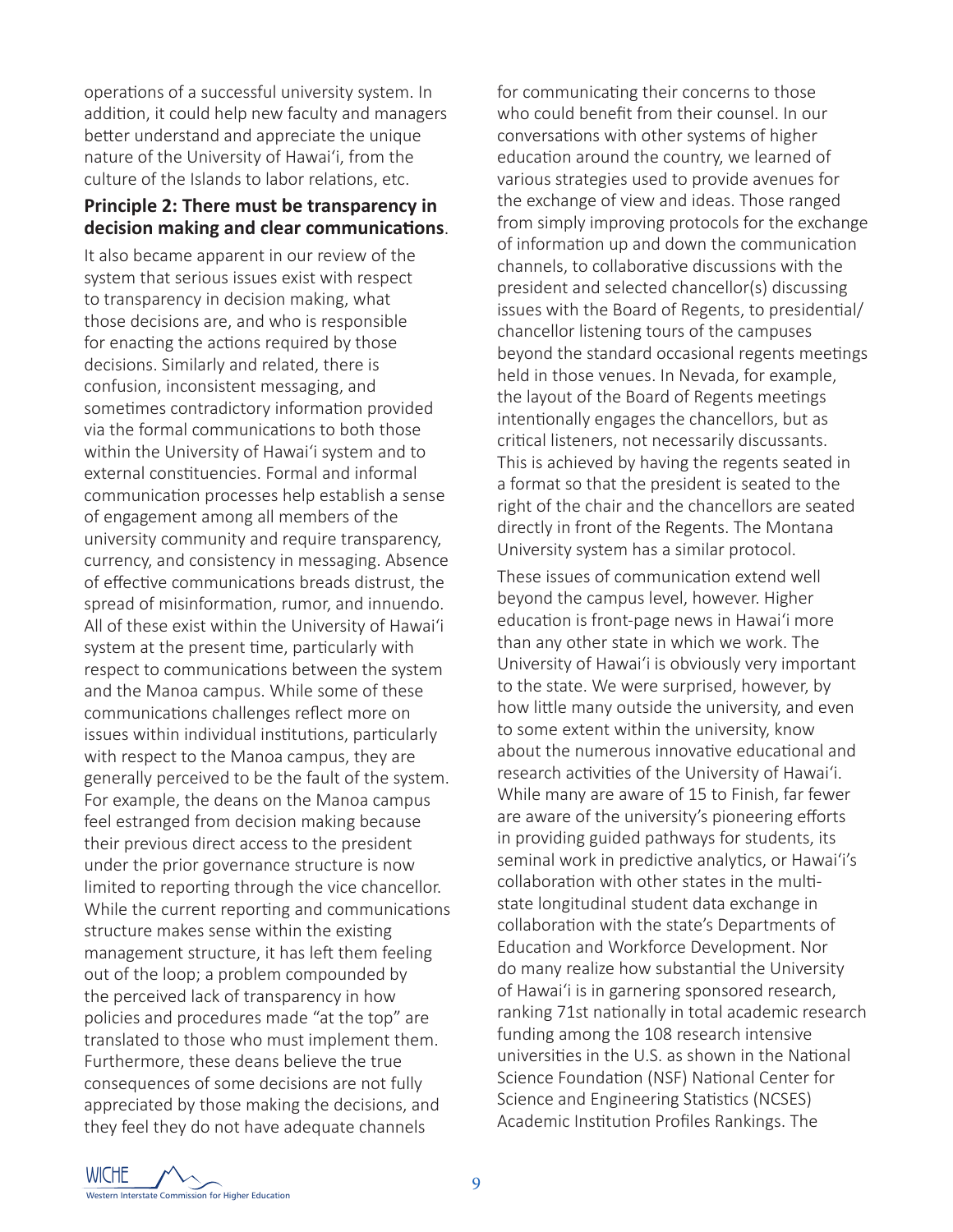University of Hawaii ranks sixth among the 15 flagship universities in the WICHE region. Though higher education in Hawai'i clearly garners substantial attention, this attention too often focuses on the problems and challenges within the University of Hawai'i and not often enough on positive performance within the university and its exceptional contribution to the economy, culture, and social life of the state.

#### Recommendation: Consider establishing a clear protocol for communications, both within the university and externally.

To address this *we recommend that the president consider establishing a clear protocol for communications, both within the university and externally*. While some such efforts exist today, they are clearly not producing the desired transparency and communication channels that a complex university needs and deserves. In making this recommendation, we do not suggest that any new efforts focus on better cheerleading for the university or for the president's office; rather, that it be a way to assure more accurate, sensitive, and transparent sharing of the system's perspective and actions, whether addressing positive or not so positive news.

#### **Principle 3: All actors must be disciplined**.

For lack of a better word, we now address what we call discipline within the University of Hawai'i system. What we have observed is a lack of discipline in the operations of the University of Hawai'i. We witnessed this in a variety of ways, a number of which have been touched on previously, but that we believe warrant special attention. First, it is important that the president and university chancellors demonstrate discipline in attending to their respective areas of responsibility and not each other's. In the past, it is clear that the president too often crept into the affairs of the Manoa campus that should rightly have been the responsibility of the chancellor. It appears that the current president is much less inclined to do this and is working hard to more clearly differentiate roles. This is both positive and essential. The Board of Regents has responsibilities in maintaining discipline, as well. The Board must focus on its fiduciary responsibilities and avoid intruding into

or second guessing the university chancellors' roles and responsibilities. If questions arise about a chancellor's performance, those concerns should be addressed to the president. Similarly, the chancellors must respect the role of the president and recognize that they work for the president.

#### Recommendation: Work with the university chancellors to find ways to reward participatory and respectful engagement and establish consequences for the lack thereof.

Throughout the system, channels of communication and reporting must be respected. We heard of many instances where folks skipped sharing an idea or concern with their supervisor and took it directly to the next level or even higher "to get some action." And in general we heard "that worked." This lack of discipline often leads to short term satisfaction, but it contributes to chaos and confusion within the system and campuses, a legitimate perception among the legislature and the public that things are not being handled properly, and it encourages end runs. Although our charge has been to focus on the University of Hawai'i system, we noticed this lack of discipline was even more pronounced within the Manoa campus than at either the system level or the other campuses.

It is important, therefore, to clearly break out the lines of authority so that end runs are neither encouraged nor possible. *Therefore, we recommend that the president work with the university chancellors to find ways to reward participatory and respectful engagement and establish consequences for the lack thereof*.

We intentionally did not include reference to the community college chancellors. The community college component of the system, operating through the Vice President's position appears to be working extremely well and does not need further work in this area.

**Acknowledge and understand that symbolism matters**. As in all organizations, symbols provide witness to what is valued and what is not in the University of Hawai'i system. Three current symbolic acts contribute to the confusion of the roles between the University of Hawai'i system and particularly the University of Hawai'i, Manoa.

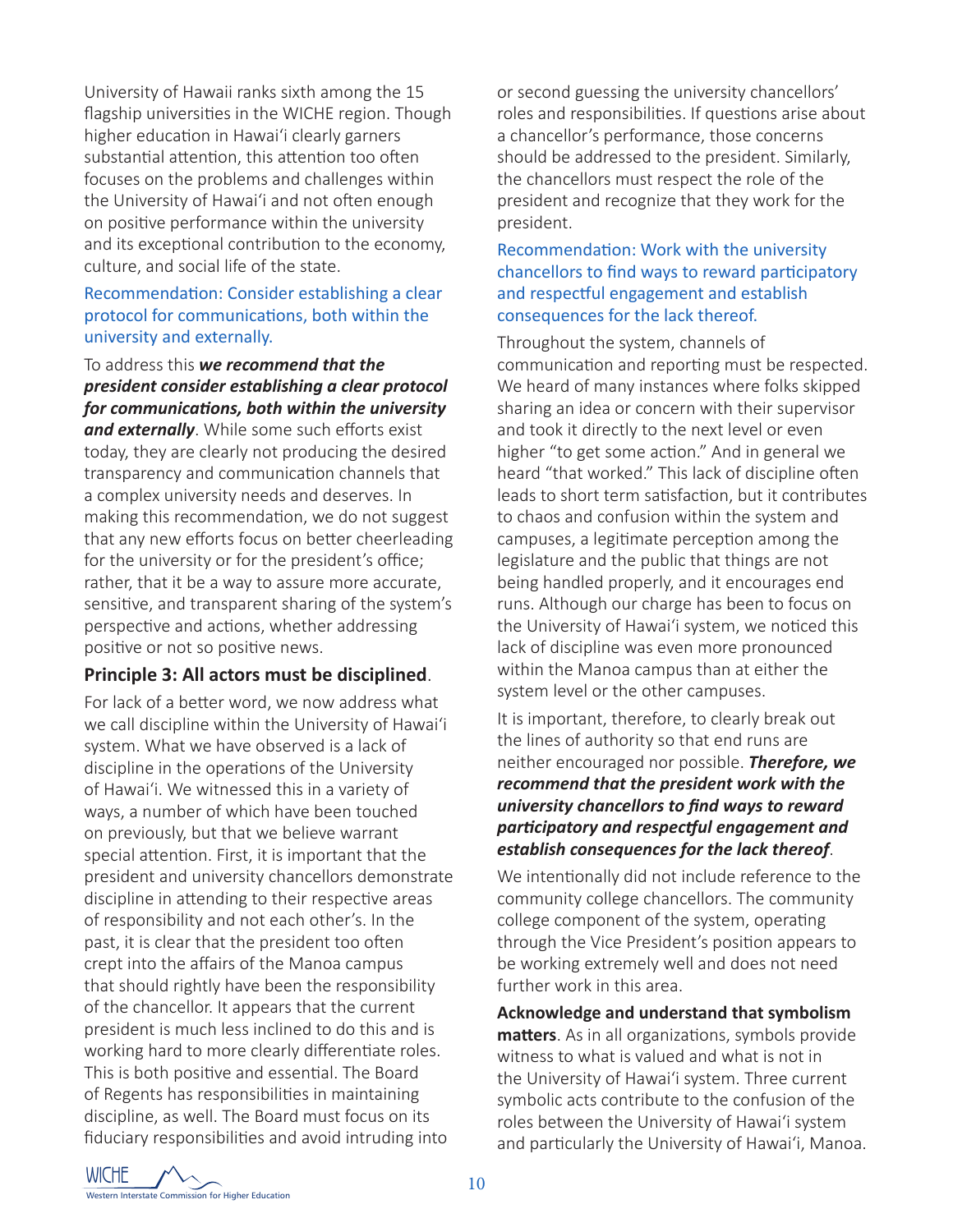First, the location of the system offices on the Manoa campus clearly complicates the differentiation of roles and responsibilities. It does so in two ways. First, it visibly signals to many that the president remains in control of the Manoa campus. Second, it structurally contributes to the confusion, both because it is so easy physically for system staff to meddle in campus activities and for campus folk to take campus business to the system.

Second, the infatuation of the president's office in the past, as well as the Board of Regents, in athletics confounds and diminishes the chancellor's rightful role in and responsibility for campus athletics. This is obviously a tough area in which to find the right balance. Because of the high profile of athletics and the substantial interest from outside the university (for many in Hawai'i, athletics is the University of Hawai'i), it is hard, and occasionally inappropriate for the Board of Regents to be entirely hands-off. Athletics is, nonetheless, essentially a campus activity, not a system activity, and thus must be directed by the chancellor.

Third, maintaining the president's residence adjacent to the campus and not providing the chancellor with a residence symbolizes Manoa as the president's domain. President Lassner's decision not to live in the mansion but to use it for ceremonial purposes certainly reduces this perception. Yet, retaining it for "the system" still maintains much of the symbolism. The home is a magnificent structure, perhaps one of the finest president's mansions in the country, and should be maintained as a treasure for the university. Shifting its association from the system to the campus would be a powerful and positive symbolic statement.

Recommendation: Adopt a long-term plan for moving the system offices to a site that is not on the Manoa campus and is ideally close to the state capitol, and consider shifting the association of the President's Mansion from the system to the University of Hawai'i at Manoa.

Acknowledging and understanding that these symbols do matter and making efforts to reduce confusion stemming from these symbols would go a long way toward making important

changes in perception and reality. Therefore, *we recommend adopting a long-term plan for moving the system offices to a site that is not on the Manoa campus and is ideally close to the state capitol, and consider shifting association of the President's Mansion from the system to the University of Hawai'i at Manoa.*

#### Summary

In this document we have provided our analysis of both the strengths and weaknesses of the current state of leadership and management in the University of Hawai'i system and reasoning that has informed our perceptions. Based on our conclusions, we also offer a number of recommendations with respect to how the leadership and management structures of the system could be improved and enhanced. These conclusions and recommendations have been greatly informed by many people, both within and outside of the University of Hawai'i community, and we greatly appreciate the candor and passion with which information has been provided to us. Our conclusions and recommendations, however, are not solely the result of synthesizing those insights. Findings are based upon a combination of:

- $\triangleright$  our knowledge of organizational behavior, including the unique nature of higher education organizations,
- $\triangleright$  our examination of the research and literature on leadership and management within higher education,
- $\triangleright$  our substantial knowledge of Hawai'i and the university system, built up over many years of working with both,
- $\blacktriangleright$  and, indeed, the shared wisdom of the many people with whom we interviewed.

Perhaps the most significant finding is that the University of Hawai'i system should retain its current leadership structure, with the president of the system being a distinctly different position than that of the chancellor of the Manoa campus. As we describe in the report, these are two distinctly different jobs, requiring different skills and abilities. And as one of our interviewees so aptly and simply stated, "there is plenty of valuable work for each to do." In fact, if one

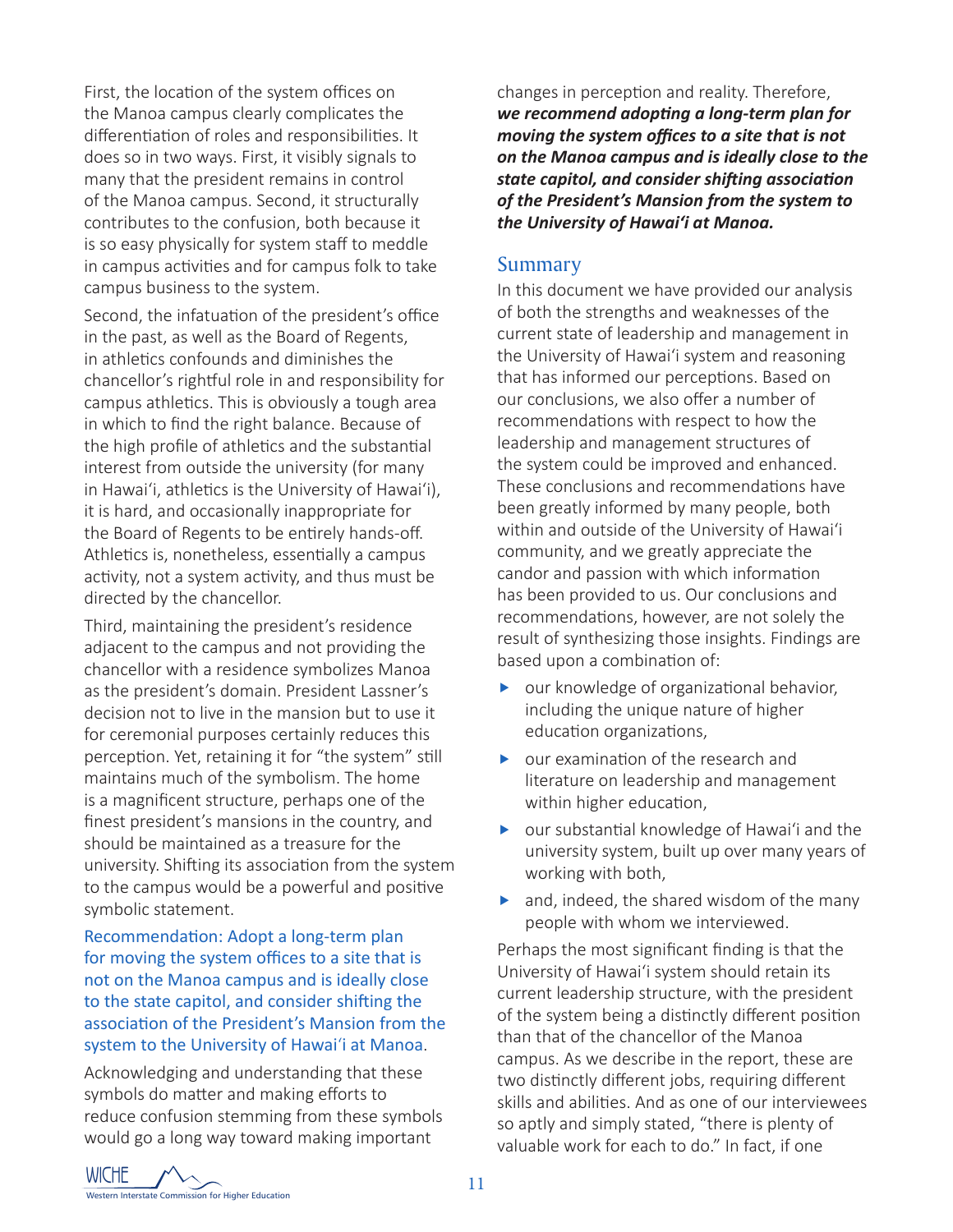unusually gifted person possessed the skills and abilities to do both jobs, it would simply be too overwhelming a workload for that person.

We did find, however, that there is plenty of room for improvement in the way in which the system is managed. Much of the reason for the discontent and dysfunctionality in the current management structure remains a legacy of ineffective differentiation of roles and responsibilities when the system functions were separated from the Manoa campus at the turn of the century. To remedy this lack of clarity of roles and responsibilities and resulting redundancies, complexities of bureaucracy, tensions, and lack of trust, we suggest three guiding principles and a number of recommendations:

## **Principle 1: The roles and responsibilities of the system staff and the campus staff must be clear and understood by all.**

- $\blacktriangleright$  Establish a working group to help define roles and responsibilities for the system and for the campuses.
- $\blacktriangleright$  Review and adjust where appropriate the titles of senior staff.
- $\triangleright$  Consider whether any of the existing system-level units could be reconstituted or consolidated to achieve greater efficiency and effectiveness.
- $\blacktriangleright$  Prepare a manual that clearly articulates the roles and responsibilities of the senior officers.
- $\blacktriangleright$  Implement leadership training at various levels within the university.

## **Principle 2: There must be transparency in decision making and clear communications**.

 $\blacktriangleright$  Consider establishing a clear protocol for communications, both within the university and externally.

## **Principle 3: All actors must be disciplined**.

- $\blacktriangleright$  Work with the university chancellors to find ways to reward participatory and respectful engagement and establish consequences for the lack thereof.
- $\blacktriangleright$  Adopt a long-term plan for moving the system offices to a site that is not on the Manoa campus and ideally close to the state

capitol, and consider shifting the association of the president's mansion from the system to the University at Manoa.

We have one final summary recommendation, as well. We believe that all of the stakeholders within (and to the extent possible outside) the University of Hawai'i should accept a *reset*. Too much of today's efforts to look to the future are predicated on looking backwards, not forward. This *reset* must begin with the Board of Regents and the president, but it is actually more critical within the campuses. This includes the faculty, which can focus excessively on times gone by, to the administration within the Manoa campus where we found substantial dysfunctional activity generally blamed on others, to the president's senior officers who too often impose their perspectives on the institutions rather than serve them. And though it will be difficult to exact, it would be beneficial if the legislature and executive branches of government would enter the *reset* as well. No single organization will be as critical to the future economic, social, and cultural vitality of the state of Hawai'i as the University of Hawai'i. Its 10 campuses will make or break the future vitality of the state, preparing the workforce of the future, providing the quality of life the people of Hawai'i deserve, and preserving and enhancing the culture of the Island state. Maximizing these opportunities, however, will take all possible effort to plan for the future. That does not mean that the past should be ignored, for history informs progress, but it does mean moving forward and not dwelling on the past. Our advice: Do not let the anger, angst, and antagonism of the past diminish the bright potential for the future.

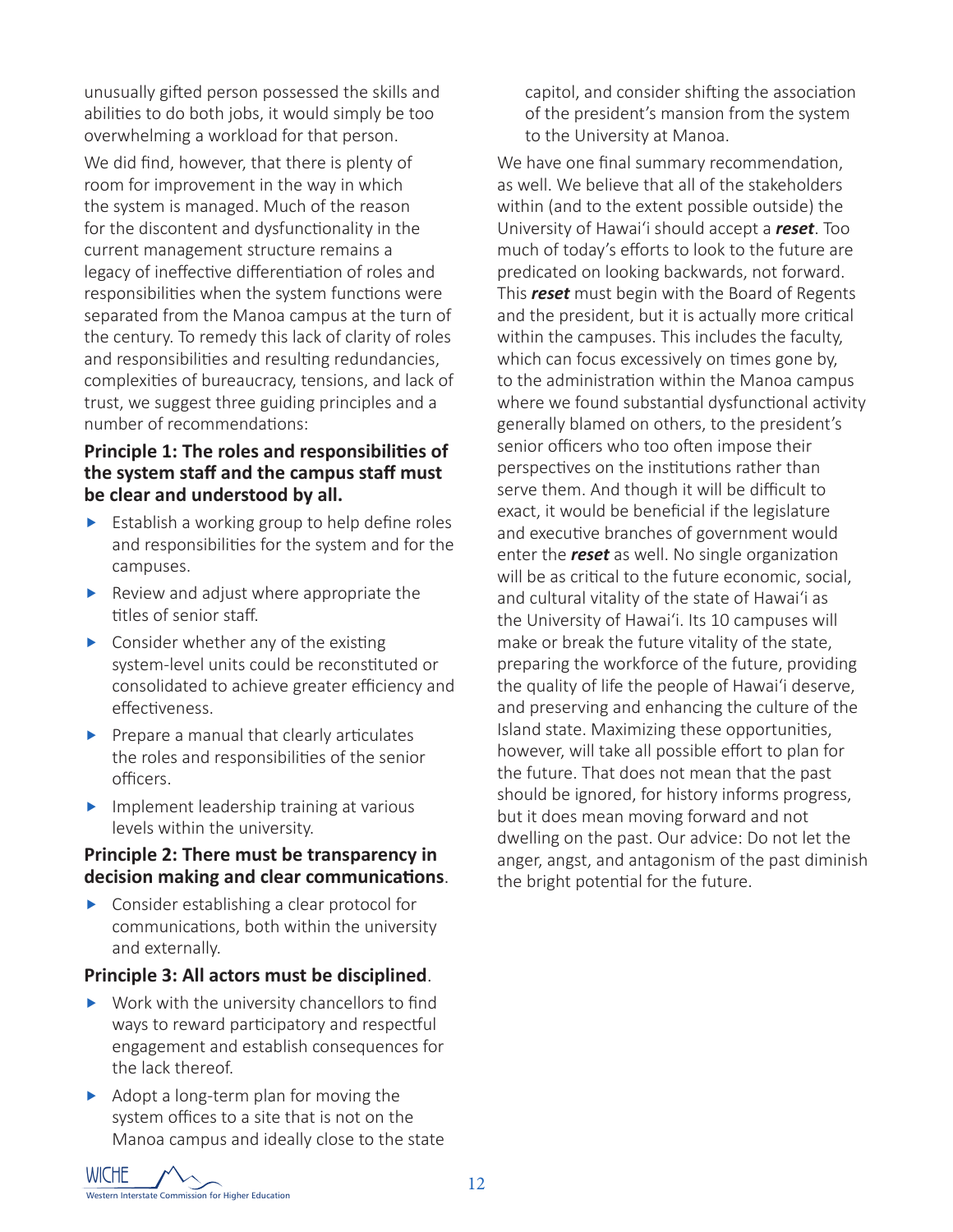## Appendix: Individuals Interviewed for this Research

We thank the following individuals who spent time with us to share their views, expertise, and perspectives.

- Peter Arnade, Dean, College of Arts and Humanities, *University of Hawai'i - Manoa*
- **Figure Bal, Vice Chair,** *University of Hawai'i Board of Regents*
- **F** Diane Barrans, Executive Director, *Alaska Commission on Postsecondary Education*
- $\blacktriangleright$  Christine Beaule, Secretary, All-Campus Council of Faculty Senate Chairs, *University of Hawai'i - Manoa*
- $\blacktriangleright$  Robert Bley-Vroman, Interim Chancellor, *University of Hawai'i - Manoa*
- Mary Boland, Dean and Professor, School of Nursing and Dental Hygiene, *University of Hawai'i - Manoa*
- ▶ Ron Bontekoe, Co-Chair, All-Campus Council of Faculty Senate Chairs, *University of Hawai'i - Manoa*
- $\triangleright$  Doris Ching, Interim Vice Chancellor for Academic Affairs, *University of Hawai'i - West Oahu*
- Milliam Chismar, Dean, Outreach College and Professor, Information Technology Management, *University of Hawai'i - Manoa*
- **F** Representative Isaac Choy, *Hawai'i House of Representatives*
- Robert Cooney, Vice Chair, Manoa Faculty Senate and Associate Professor, Epidemiology & Environmental Sciences, *University of Hawai'i - Manoa*
- $\blacktriangleright$  Peter Crouch, Dean, College of Engineering, *University of Hawai'i - Manoa*
- $\blacktriangleright$  Kathy Cutshaw, Vice Chancellor for Administration, Finance, and Operations, *University of Hawai'i - Manoa*
- Reed Dasenbrock, Vice Chancellor for Academic Affairs, *University of Hawai'i - Manoa*
- $\blacktriangleright$  Risa Dickson, Vice President for Academic Affairs, *University of Hawai'i System*
- **EXEC** Douglas Dykstra, Chancellor, *Windward Community College*
- **Fatrick Gamble, President, University of** *Alaska*
- ▶ Joe Garcia, Lieutenant Governor of Colorado and Executive Director, *Colorado Department of Higher Education*
- Peter Garrod, Professor, Agricultural Economics, College of Tropical Agriculture and Human Resources, *University of Hawai'i - Manoa*
- ▶ Jan Gouveia, Vice President for Administration, *University of Hawai'i System*
- ▶ Lori Ideta, Interim Vice Chancellor for Students, *University of Hawai'i - Manoa*
- $\blacktriangleright$  Linda Johnsrud, Former Executive Vice President/Provost for Academic Affairs, *University of Hawai'i System* and Associate Vice Chancellor for Academic Affairs, *University of Texas System*
- **F** Dennis Jones, President, *National Center for Higher Education Management Systems*
- **Fic Kaler, President, University of Minnesota**
- **EXEC** Daniel Klaich, Chancellor, *Nevada System of Higher Education*
- **F** Denise Eby Konan, Dean, College of Social Sciences and Professor of Economics, *University of Hawai'i - Manoa*
- **F** David Lassner, President, *University of Hawai'i System*
- ▶ Karen Lee, Executive Director, Hawai'i P-20 Partnerships for Education, *University of Hawai'i System*
- **F** Rick Legon, President, *Association of Governing Boards*